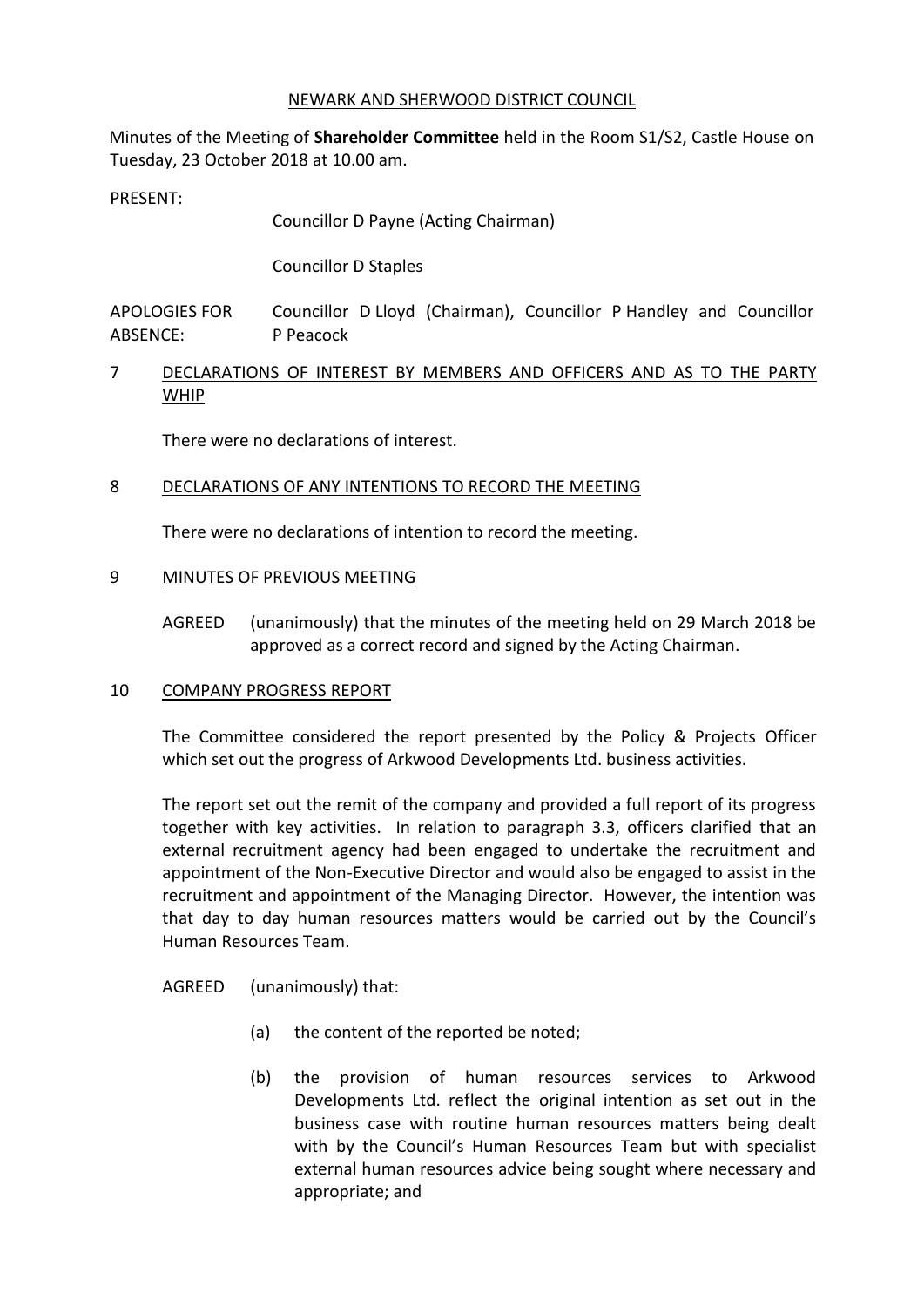(c) the drawdown of £100,00 from the allocated budget be noted.

## 11 RISK MANAGEMENT PROFILE

The Committee considered the report presented by the Policy & Projects Officer which provided Members with the risk management profile for Arkwood Developments Ltd. The profile was developed in accordance with the Council's risk management process and it was produced in conjunction with the Council's Safety & Risk Management Officer. Paragraph 3.2 of the report set out the five main areas of risk with the full profile being attached as an appendix to the report.

In considering the report Members noted the importance of recognising the risks. A Member queried whether the recently announced changes to the HRA funding and market changes in house building had been assessed and included. In response, Officers advised that the recent specific changes had not been included at this stage but the profile would be regularly updated.

The Council's Director – Resources, who was in attendance at the meeting, stated that he was there in a dual capacity, acting also as the interim Managing Director for Arkwood Developments Ltd. He commented that the market had changed, noting that this was not just in relation to house prices. He stated that construction costs had also been affected and that there was a shortage of skilled workers such as brick layers and also a shortage of construction materials. He stated that, when appointed, the Non-Executive Director and Managing Director of Arkwood Developments Ltd. would bring with them their expertise and that the Business Case would be reviewed, revised and brought back to both the Shareholder Committee and the Company for approval. He reiterated that the Risk Register would be under constant review.

AGREED (unanimously) that the report be noted.

### 12 EXCLUSION OF PRESS AND PUBLIC

AGREED (unanimously) that under Section 100(A) of the Local Government Act 1972, the press and public be excluded from the meeting during discussion of this item of business on the grounds that it involves the likely disclosure of exempt information as defined in Paragraph 3 of Schedule 12A of the Act and that the public interest in maintaining the exemption outweighs the public interest in disclosing the information.

# 13 APPOINTMENT LETTER AND STATEMENT OF TERMS OF EMPLOYMENT - MANAGING **DIRECTOR**

The Committee considered the exempt report presented by the Policy & Projects Officer in relation to the appointment letter and terms and conditions of employment for the Managing Director of Arkwood Developments Ltd.

(Summary provided in accordance with 100C(2) of the Local Government Act 1972).